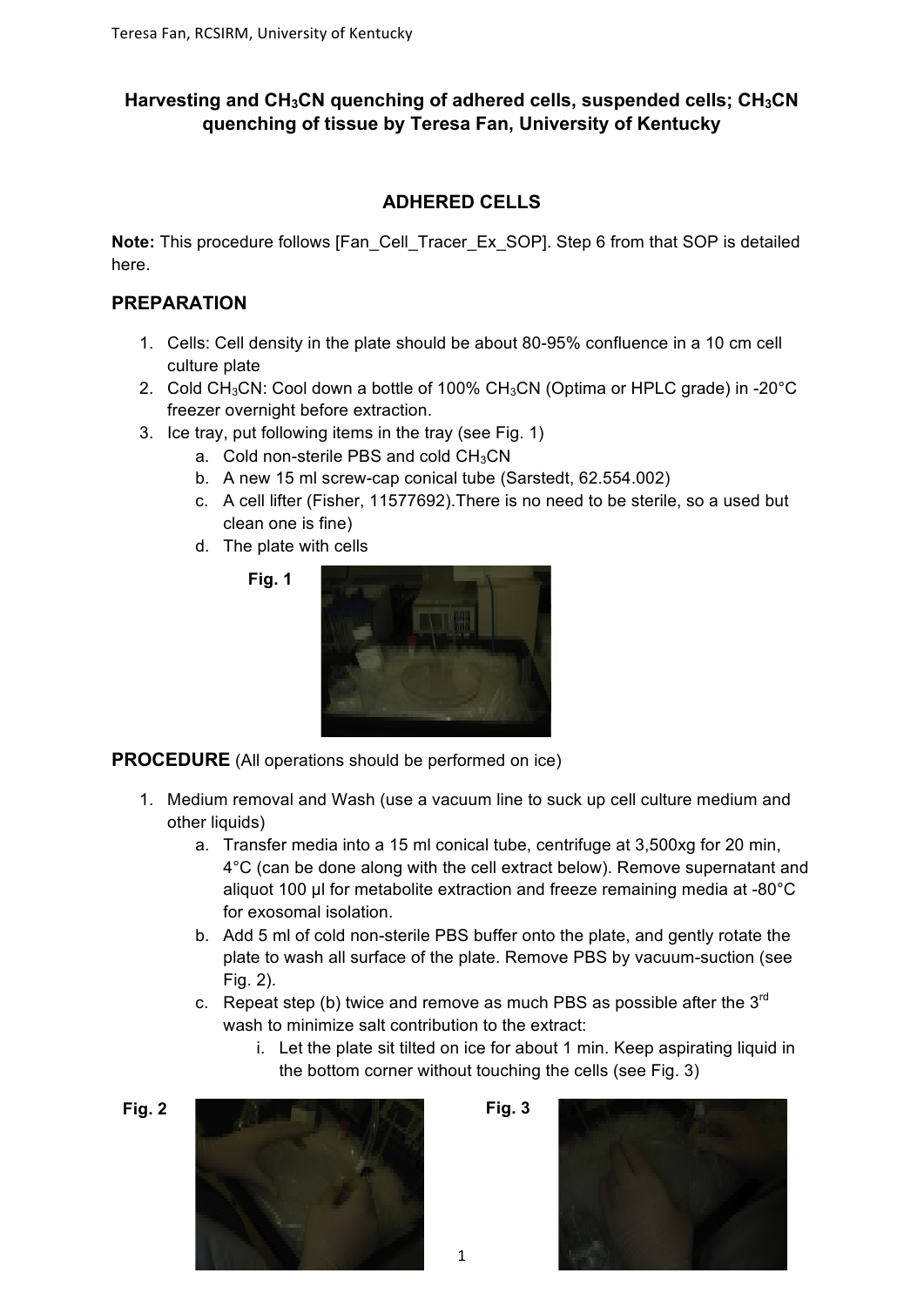- 2. Quenching and collection
	- a. Add 1 ml of cold CH<sub>3</sub>CN to cover the whole plate and let stand for ≥ 5 min (can be put at -20C, helps with the cell lysis)
	- b. Add 0.55 ml nanopure water + 0.2 ml 0.2 mM Tris-HCl pH 8 as an internal standard; this is optional) to the plate.

**Note:** Prepare a "mastermix" to make sure every sample gets the same concentration of Tris (add water/Tris just before scraping the cells: water will facilitate vigorous scraping with cell lifter and prevent plastic from coming off the plate in  $CH<sub>3</sub>CN$ )

- c. Scrape cells, and collect cells into a 15 ml polypropylene centrifuge tube (see Fig. 4)
	- i. Scrape the surface of the plate using the cell lifter. Do not forget to scrape the edge of the plate
	- ii. Let the plate sit tilted on ice, and use the lifter to push all cells and CH3CN/H2O into the bottom corner.
	- iii. Collect the cells and the  $CH<sub>3</sub>CN/H2O$  into the 15 ml tube using a transfer pipette (see Fig. 5).
- d. Repeat step (a) to (c) to collect cells again except that 0.75 ml nanopure water (no Tris) is used.

**Note:** The final CH<sub>3</sub>CN to water ratio is 2:1.5 (v/v)

e. Combine both collections into the 15 ml tube.

**Note:** This is a break point; as soon as the chloroform is added the procedure has to be completed. Chloroform will eventually dissolve the plastic of the 15 mL tube, but it is fine for short-term use.